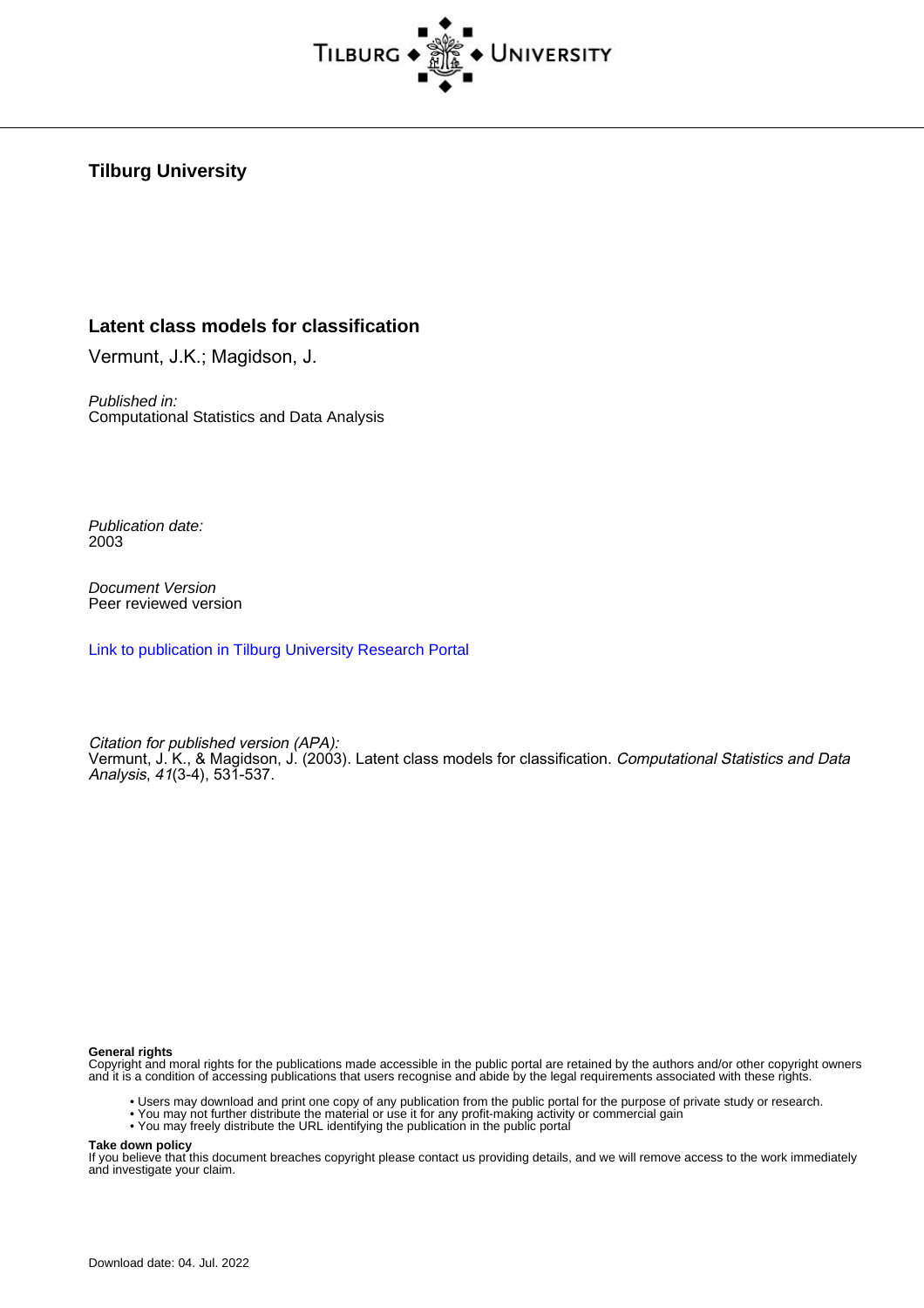# Latent class models for classification

Jeroen K. Vermunt

Department of Methodology and Statistics, Tilburg University

Jay Magidson

Statistical Innovations Inc.

Adress of correspondence: Jeroen K. Vermunt Department of Methodology and Statistics Tilburg University P.O.Box 90153 5000 LE Tilburg The Netherlands E-mail: J.K.Vermunt@kub.nl

Accepted by Computational Statistics and Data Analysis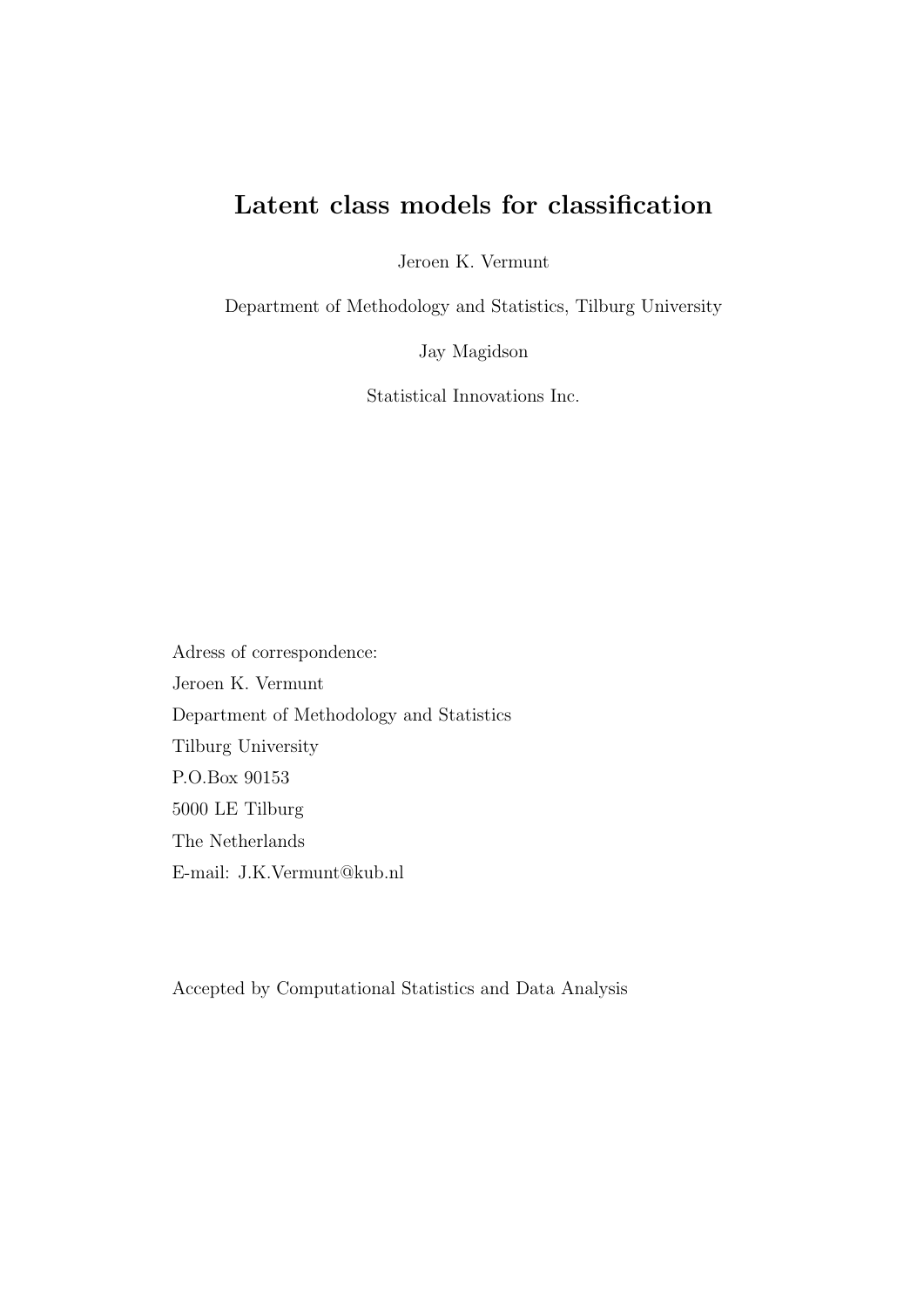# Latent class models for classification

#### Abstract

This paper gives an overview of recent developments in the use of latent class or finite mixture models for classification purposes and presents several extensions of the proposed models. Two basic types of LC models and their most important special cases are presented and illustrated with an empirical example.

Keywords: classification, neural networks, Bayesian networks, latent class models, finite mixture models.

#### 1 Introduction

Let  $y$  denote a discrete dependent, outcome, target, or output variable, and  $\boldsymbol{z}$  a vector of independent, input, predictor, or attribute variables.<sup>1</sup> Classification involves predicting the discrete outcome variable  $y$  as accurate as possible using the information on the z variables. Recently, latent class  $(LC)$ , or finite mixture (FM), models have been proposed as classification tools in the field of neural networks (Jacobs et al., 1991; Bishop, 1995: 212-220), as well as in the field of Bayesian (or belief) networks (Kontkanen, Myllymäki, and Tirri, 1996; Monti and Cooper, 1999; Meilã and Jordan, 2000). This pa-

<sup>&</sup>lt;sup>1</sup>The discrete y variable is often denoted as the class variable and its categories as classes. Here, we will not use the term class(es) in order to prevent confusion with the term latent class(es).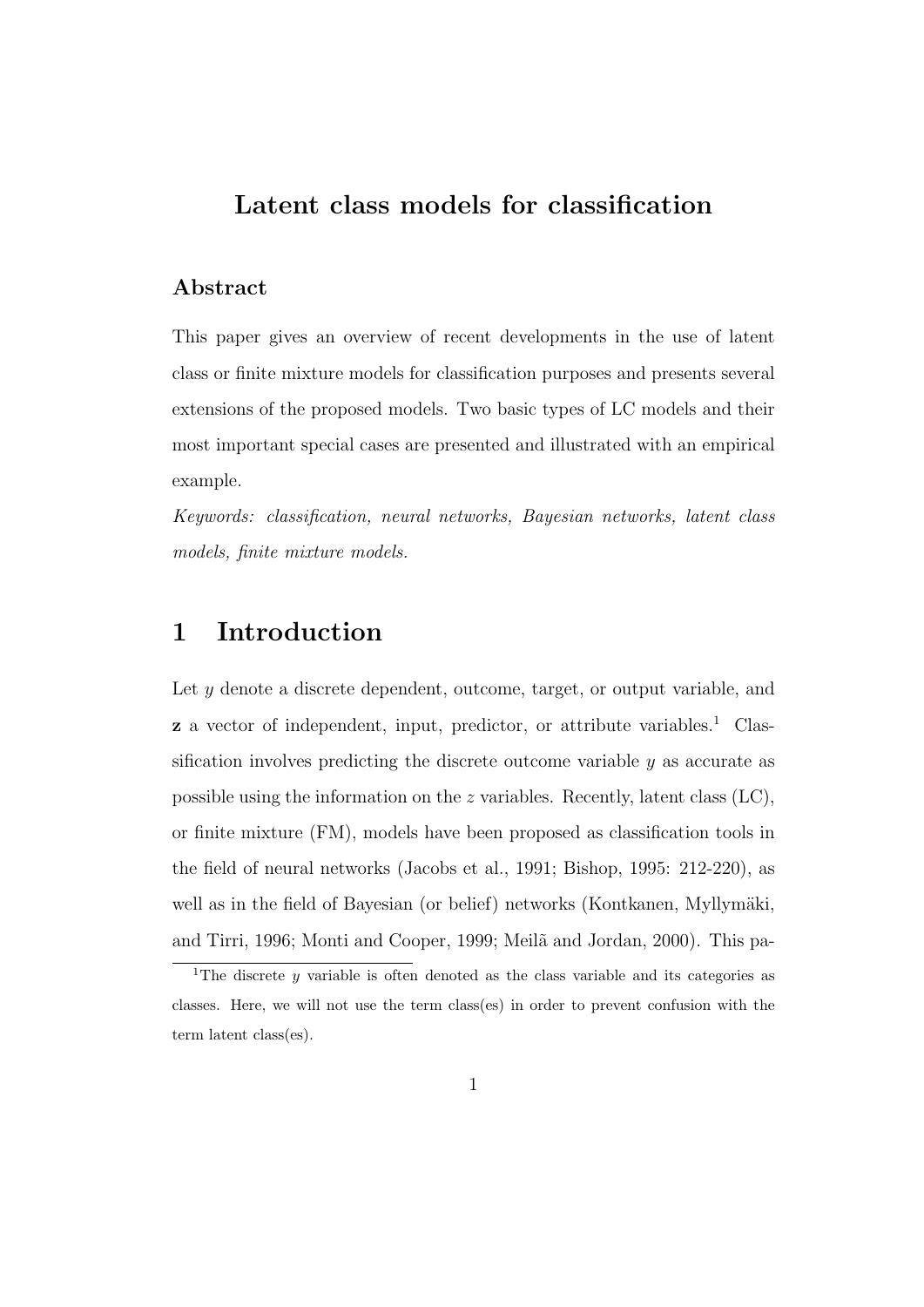per gives an overview of these developments and presents several extensions of the proposed models.

Classification using a statistical model involves specifying either a model for  $P(y|\mathbf{z})$ , as in regression analysis, or a model for  $P(\mathbf{z}|y)$ , as in discriminant analysis. In the next two sections, we present two basic types of LC models for classification: they involve specifying a model for  $P(y|\mathbf{z})$  and  $P(\mathbf{z}|y)$ , respectively. Subsequently, we illustrate the most important special cases of these two basic types with an empirical example. The paper ends with a short discussion.

## 2 Supervised classification structures

The first basic type of LC model for classification involves specifying a model for the conditional distribution of  $y$  given  $z$ , where a discrete hidden variable  $x$  serves as intervening variable. More precisely, the assumed probability structure for  $P(y, z)$  is

$$
P(y, \mathbf{z}) = P(\mathbf{z})P(y|\mathbf{z}) = P(\mathbf{z})\sum_{x} P(x|\mathbf{z})P(y|\mathbf{z}, x),
$$
\n(1)

where  $P(\mathbf{z})$  is treated as fixed. Besides the above probability structure, regression-type constraints are imposed on the model probabilities. Since both the latent variable and the outcome variable are assumed to be discrete, it is most natural to restrict  $P(x|\mathbf{z})$  and  $P(y|\mathbf{z}, x)$  using (multinomial) logit models. Note that the model is similar to the concomitant-variable latent class model proposed by Dayton and McReady (1988). When the z variables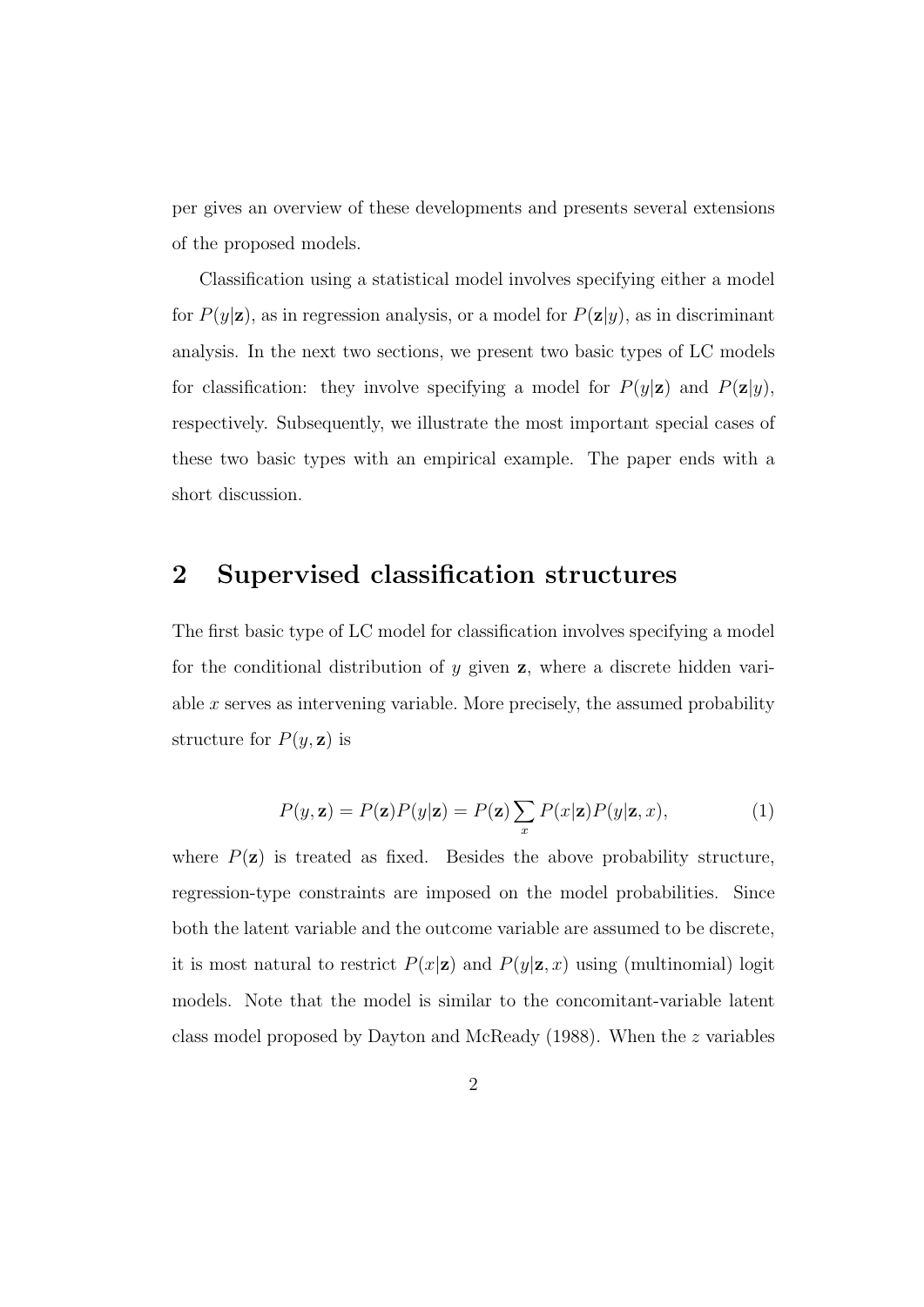are qualitative, the model is also a special case of the log-linear models with latent variables proposed by Hagenaars (1990: Chapter 3) and extended by Vermunt (1997: Chapter 3).

Maximum likelihood or maximum posterior estimation is based on a likelihood function containing only the term  $P(y|\mathbf{z})$ , which implies that there is a direct relationship between model fit and classification performance. These LC models belong, therefore, to the family of supervised classification or supervised learning methods.

In the neural networks field, the model described in Equation (1) is known as the mixture-of-experts model (Jacobs et al., 1991; Bishop, 1995: 212-220). The original motivation was to provide a mechanism for partitioning the prediction problem between several neural networks. The separate neural networks can be much simpler than the model that would be needed without such a partitioning. In other words, rather than a complicated non-linear regression model describing the relationship between  $z$  and  $y$ , there is a standard (logistic) regression model for each latent class or mixture component. As can be seen, the mixing proportions depend on the input variables (predictors), which means that the input space is divided into regions that differ with respect to the nature of the relationships between the input variables and the output variable. In the interpretation of the model parameters we have to take into account the double role of the input variables: componentspecific regression coefficients defining  $P(y|\mathbf{z}, x)$  hold for certain combinations of z variables.

A special case of the mixture-of-experts model is the LC regression or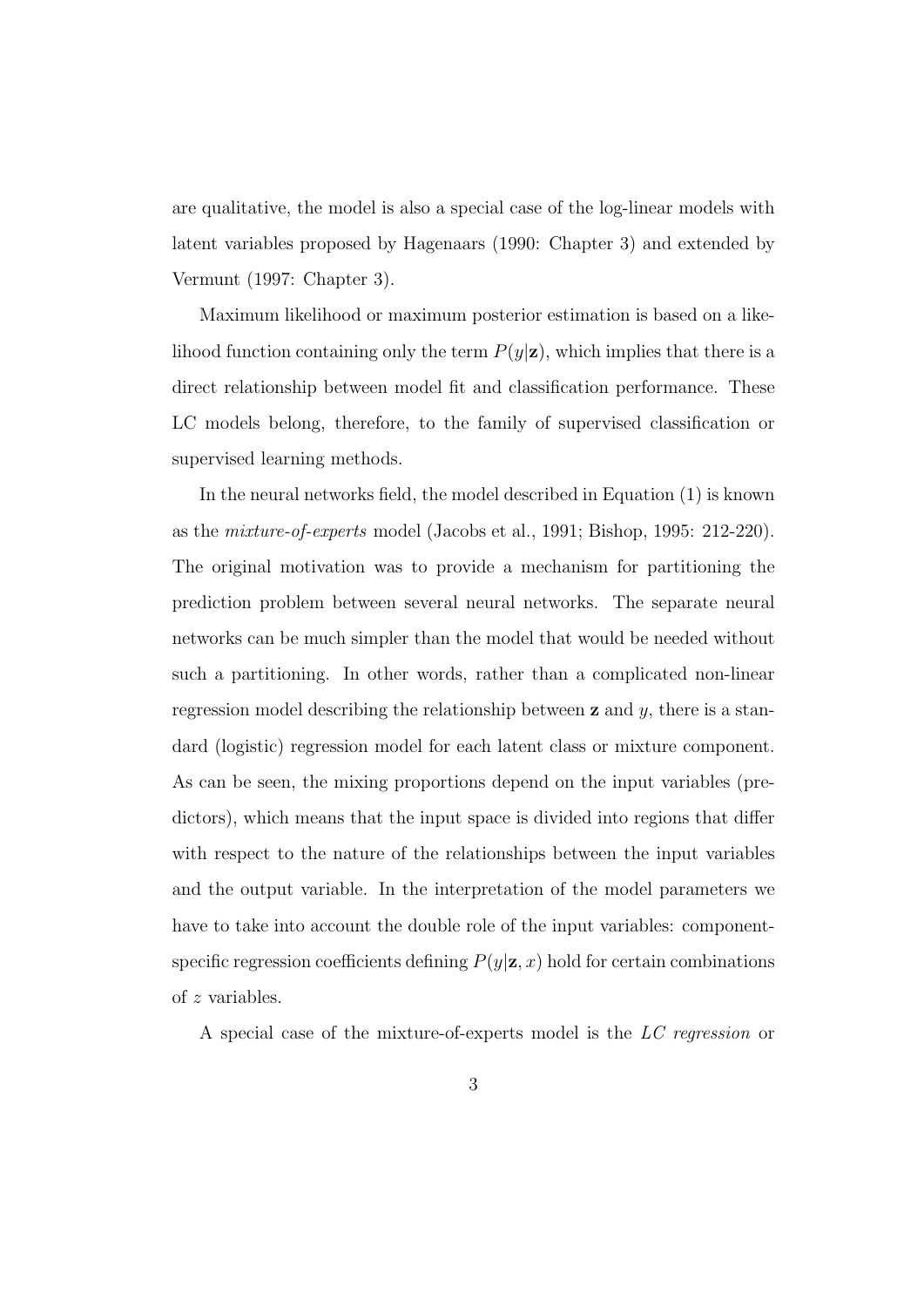mixture regression model, a model that is popular in the field of marketing research (Wedel and DeSarbo, 1994). In this model, the mixing distributions are assumed to be independent of z; that is,  $P(x|\mathbf{z}) = P(x)$ . Interpretation of the model parameters is straightforward: latent classes differ with respect to the size of regression coefficients. The predicted value of  $y$  is obtained by a weighted average of the component specific predictions, where the mixing proportions serve as weights.

Another special case is obtained by assuming that  $P(y|\mathbf{z}, x) = P(y|x);$ that is, when the effects of the z variables on the y go completely though  $x$ . This yields a structure that is similar to a feed-forward neural network with a single hidden layer. More precisely, a model with  $K$  latent classes is comparable to a neural network with  $K-1$  nodes in the hidden layer. We label this model the LC feed-forward model. Siliciano and Mooijaart (2000) proposed a similar structure for a single discrete input variable, labeled latent budget model. In the literature, we have, however, not seen the model in its general form with a logit parameterization of  $P(x|\mathbf{z})$  used for classification purposes. Feed-forward neural networks are often criticized because they yield results that are difficult to interpret. In contrast, the interpretation of the parameters of the proposed LC model is extremely easy. It is assumed that there are K basic output profiles defined by  $P(y|x)$  and that the probability of having one of these output profiles depends on the input variables. Predicting  $\eta$ consists of taking a weighted average of the basic output profiles, where the weights depend on the input variables.

Rather than having a hidden layer consisting of single nominal latent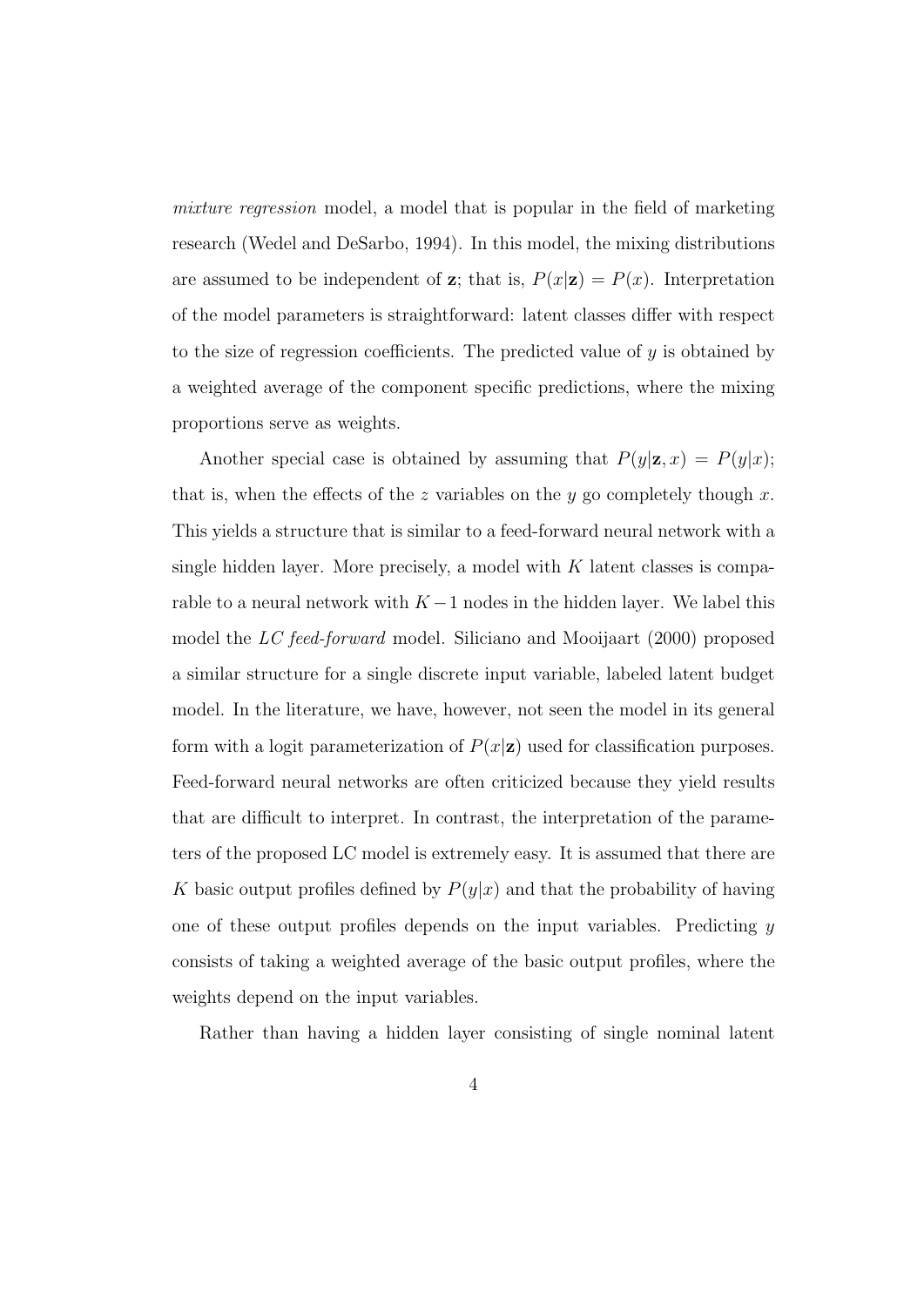variable, it is also possible to have a hidden layer with several dichotomous latent variables. Using the terminology introduced by Magidson and Vermunt (2001), this amounts to working with a LC factor rather than a LC cluster structure. A model with  $J$  (dichotomous) latent variables (labeled factors) that are mutually independent given z can be defined as

$$
P(y|\mathbf{z}) = \sum_{x} \left[ \prod_{j} P(x_j|\mathbf{z}) \right] P(y|\mathbf{x}),
$$

where  $P(x_j|\mathbf{z})$  and  $P(y|\mathbf{x})$  are again restricted using logit models. Conceptually, this factor variant of the LC feed-forward model is even more similar to a feed-forward neural network: each factor plays the role of a node in the hidden layer. A nice feature of this model is that the effects of the input variables on the output variable are explicitly split up into J independent dimensions. Similarly, factor variants of the mixture-of-experts and the LC regression model can be defined.

#### 3 Unsupervised classification structures

In the second basic type of LC model for classification, one models the conditional distribution of the z variables given y,  $P(\mathbf{z}|y)$ . The decomposing of  $P(y, z)$  is now

$$
P(y, \mathbf{z}) = P(y)P(\mathbf{z}|y) = P(y) \sum_{x} P(x|y)P(\mathbf{z}|y, x).
$$
 (2)

Since the likelihood function used in the estimation is based on  $P(\mathbf{z}|y)$  or  $P(y, z)$ , there is no direct relationship between model fit and classification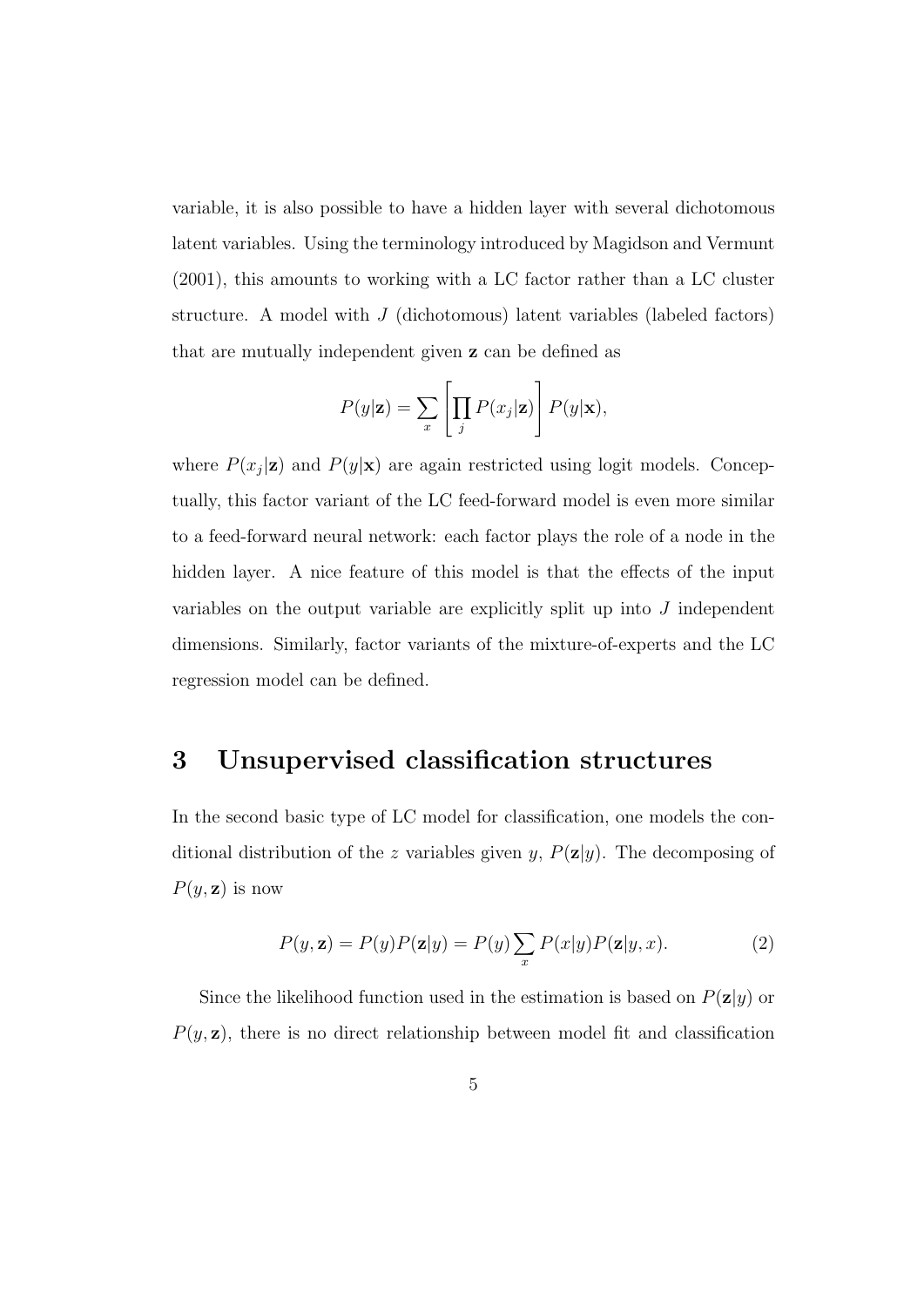performance. These methods belong, therefore, to the family of unsupervised classification or unsupervised learning methods. The predictive distribution of y given z,  $P(y|\mathbf{z})$ , that is needed to perform the classification task can be obtained by the well-known Bayes' theorem:

$$
P(y|\mathbf{z}) = \frac{P(y)P(\mathbf{z}|y)}{\sum_{y} P(y)P(\mathbf{z}|y)}.
$$

With a single mixture component, several well-known classifiers arise depending on the form of  $P(\mathbf{z}|y)$ . The *Naive Bayes* (NB) classifier, for example, assumes mutual independence of the z variables within levels of y,  $P(\mathbf{z}|y)$  =  $\prod_{\ell} P(z_{\ell}|y)$ . Of course, the exact form of the conditional density  $P(z_{\ell}|y)$  depends on the scale type of  $z_{\ell}$ . Less restricted forms for  $P(\mathbf{z}|y)$  are used in Bayesian tree classifiers and in discriminant analysis.

Kontkanen, Myllymäki, and Tirri (1996) proposed using a *standard LC*, or standard FM, model as classifier. This is the special case of the model defined in Equation (2) obtained when  $P(\mathbf{z}|y, x) = \prod_{\ell} P(z_{\ell}|x)$ . Typical for this classifier is that the outcome variable has no differential status: all variables, including y, are assumed to be independent of one another within latent classes.

Monti and Cooper (1999) proposed combining elements of the standard LC model and the NB classifier. Their *finite-mixture augmented naive-Bayes* (FAN) classifier has the form

$$
P(y, \mathbf{z}) = P(y) \sum_{x} P(x) \prod_{\ell} P(z_{\ell} | y, x).
$$

As in the NB model, the distribution of the  $z_{\ell}$  variables depends on the outcome variable y. However, now the latent variable  $x$  is included to relax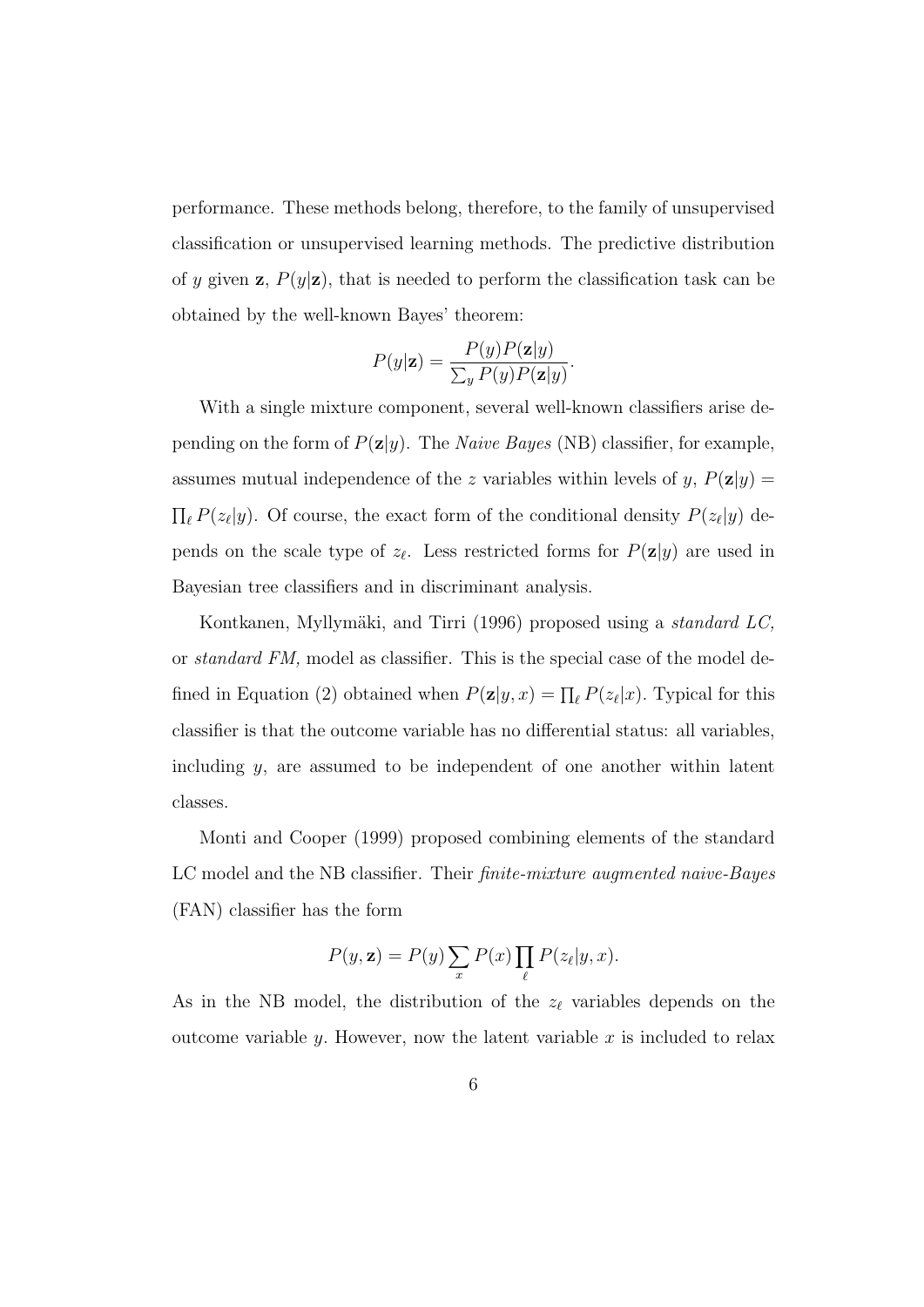the assumption that the  $z_{\ell}$  variables are conditionally independent given the outcome variable  $y$ . Compared to the LC model,  $y$  has back its differential status, which should yield a better classifier.

Note that the FAN model is not a full mixture of NB models since  $x$  is assumed to be independent of y. A natural extension of the FAN is obtained by including such a dependence; that is, by replacing  $P(x)$  with  $P(x|y)$ . We label this model *mixture-of-naive-Bayes* classifier.<sup>2</sup> Another extension of the FAN model is the mixture-of-trees model proposed by Meila and Jordan  $(2000).$ 

As discussed in the previous section, also with unsupervised structures it is possible to replace the single nominal latent variable by several dichotomous latent variables, which yields what we labeled LC factor models (Magidson and Vermunt, 2001). A factor variant of the mixture-of-naive-Bayes model is

$$
P(y, \mathbf{z}) = P(y) \sum_{\mathbf{x}} \left[ \prod_j P(x_j | y) \right] \sum_x \prod_{\ell} P(z_{\ell} | y, \mathbf{x}).
$$

Here,  $P(z_{\ell}|y, \mathbf{x})$  is further restricted in order to exclude interaction effects between the factors. By setting  $P(z_{\ell}|y, \mathbf{x}) = P(z_{\ell}|\mathbf{x})$  we obtain a factor variant of the standard LC model, and with  $P(x_j|y) = P(x_j)$  we get a factor variant of Monti and Cooper's FAN.

<sup>&</sup>lt;sup>2</sup>When all x variables are qualitative, the mixture-of-naive-Bayes model is equivalent to the multiple-group latent class model proposed by Clogg and Goodman (1984), where y serves as grouping variable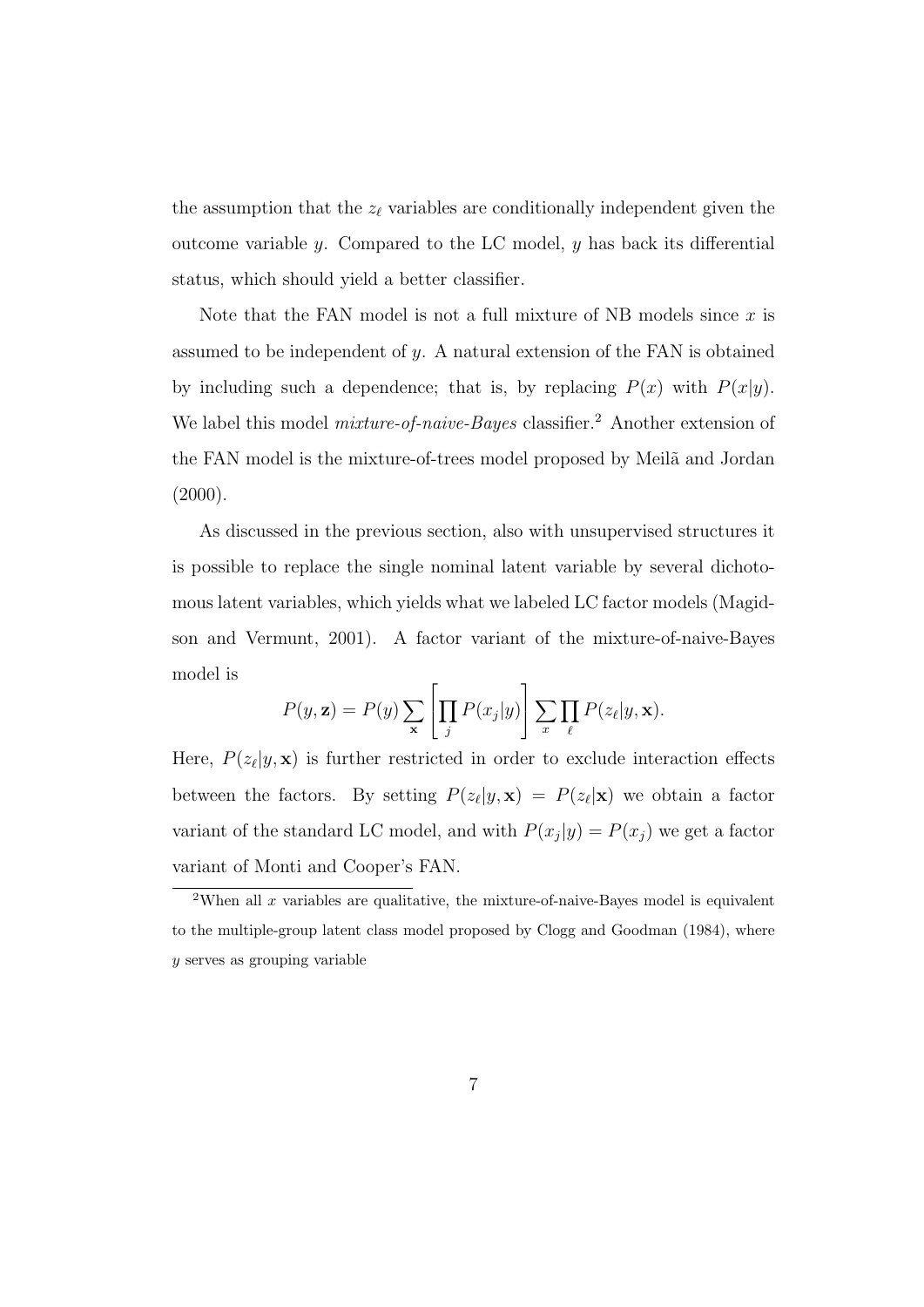# 4 An application

We applied the various LC models for classification to data of 9949 employees of a large national (American) corporation who where asked about their job satisfaction (see Table 5.10 in Agresti, 1990). The outcome variable (job satisfaction) has two levels: satisfied and not satisfied. The predictors are race, gender, age (3 age groups) and regional location (7 regions). The data set was randomly split into a training and a validation sample, consisting of 5007 and 4942 cases, respectively.

This example was selected because application of a standard logit model revealed that, besides the main effects, almost all first- and higher-order interactions are needed in order to get a model that fits the data and that classifies as well as possible. We wanted to know how well the various LC models performed in such a situation.

Table 1 reports the misclassification rates and the number of parameters for six types of LC models. For each type, we estimated models with 1 to 4 components, as well as a model with two dichotomous latent variables. Classification is based on  $\max[P(y|\mathbf{z})]$ . In models with multiple maxima, we report the error rate of the solution with the largest log-likelihood value.

[Insert Table 1 about here]

The intercept-only model yields the upper bound for the error rate, in this case 0.437. The other two models with a single component, the standard logit model and the NB model, have error rates of 0.260, and 0.282, respectively.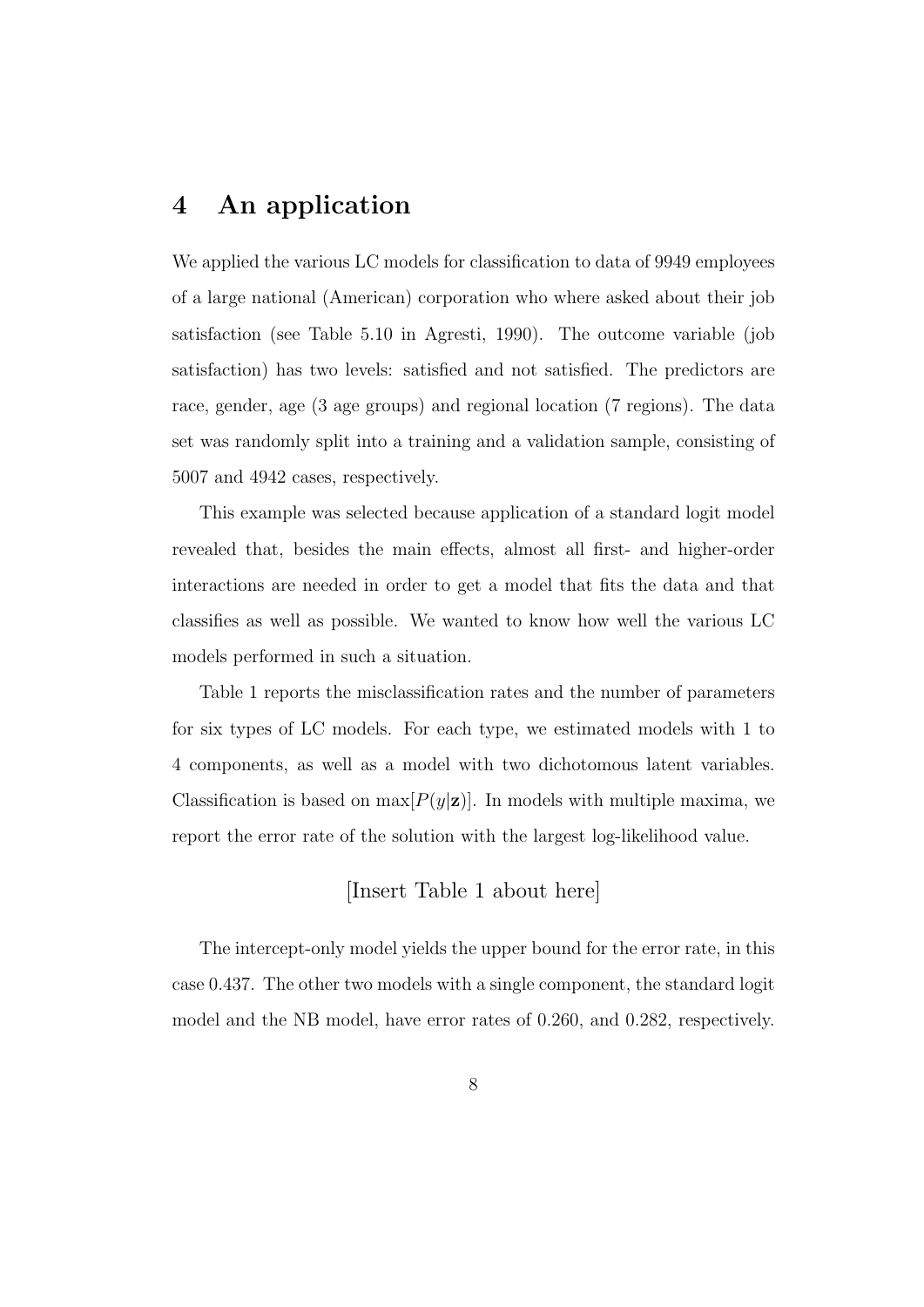We are interested in determining whether the LC classifiers improve upon these standard classifiers.

It can be seen that with a small number of latent classes, the classification performance of the supervised methods is better than that of the unsupervised methods. Among the supervised methods, the mixture-of-experts and the LC feed-forward models yield the lowest error rates. Taking into account parsimony and easiness of interpretation, either the 3-class or 2-factor feed-forward model would be our choice for this data set. The 3-class model yields classes with probabilities of 0.114, 0.909, and 0.902 of being satisfied. The logit parameters in the model for x indicate which subgroups are most satisfied, or have a higher probability of belonging to classes 2 or 3.

The extended NB classifiers perform better than the standard LC model, which is not surprising given the quite restrictive assumptions of the latter. This is, however, at the cost of a much larger number of parameters in the former. The error rate of the standard LC model can, however, substantially be decreased by increasing the number of latent classes: a model with 6 classes has an error rate of 0.156.

We first concentrated on the classification performance of the various LC models because that is our main interest. It is, however, also informative to compare their goodness-of-fit. Table 2 reports the value of the likelihoodratio statistic  $(L^2)$  and the number of degrees of freedom  $(df)$  for our six types of LC models.

[Insert Table 2 about here]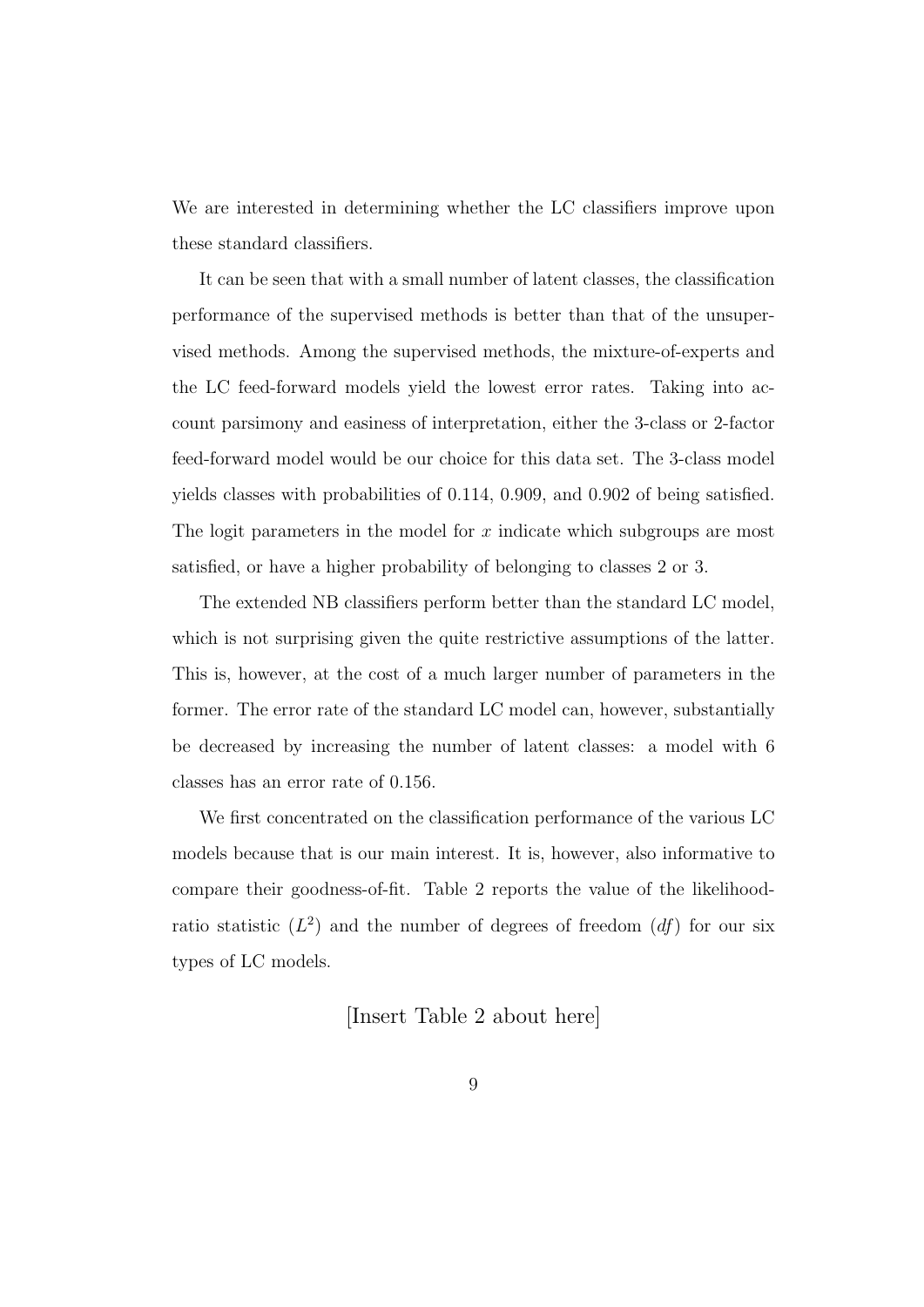The goodness-of-fit information shows that the supervised methods fit the data much better than the unsupervised methods. Actually, with the more restricted unsupervised structures we should considerably increase the number of latent classes to obtain a reasonable fit. It can also be seen that the standard logit model fits badly, which shows that there are important higher-order interactions. The various supervised methods capture these higher-order interactions quite well. If we would base model selection on strict goodness-of-fit tests, the 4-class mixture-of-experts model should be the final model because it is the only one that passes the test at a 5 percent significance level. In our point of view, however, the more parsimonious models that classify equally well should be preferred.

#### 5 Discussion

We described two basic types of LC models for classification. Advantages of the unsupervised methods are that their estimation is much faster, that they are less prone to local maxima, and that they can easily deal with missing data in the predictor variables. The most important advantage of the supervised methods is their better classification performance.

Among the unsupervised methods, the standard LC model (including factor variant) yields results that are most easy to interpret. Classification may, however, be poor with a small number of components. In such cases, FAN and mixture–of-naive-Bayes models yield much lower misclassification rates.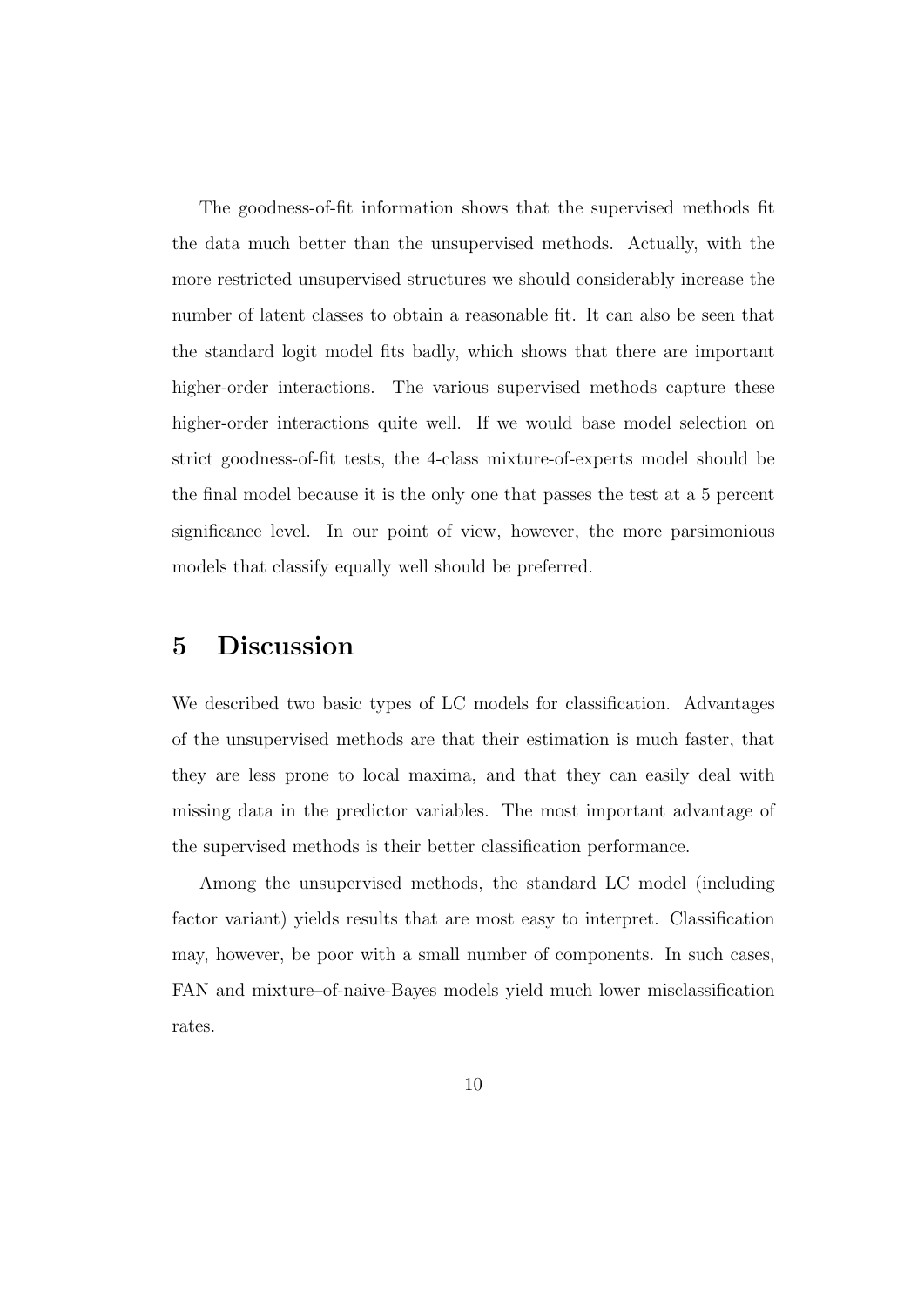Among the supervised methods, the new LC feed-forward structure seems to be most attractive. Its computation time is lower and interpretation easier than of the mixture-of-experts model, and prediction is usually better than with the LC regression model. Like feed-forward neural networks, it is able to describe complicated interaction effects. Unlike feed-forward neural networks, the parameters of LC feed-forward models are easy to interpret.

# References

- Agresti, A., Categorical data Analysis (John Wiley & Sons, New York, 1990).
- Bishop, C.M., Neural networks for pattern recognition (Clarence Press, Oxford, 1995).
- Clogg, C.C., and L.A. Goodman, Latent structure analysis of a set of multidimensional contingency tables, Journal of the American Statistical Association, 79 (1984) 762-771.
- Dayton, C.M., and G.B. Macready, Concomitant-variable latent-class models. Journal of the American Statistical Association, 83 (1988), 173-178.
- Hagenaars, J.A., Categorical longitudinal data loglinear analysis of panel, trend and cohort data (Sage, Newbury Park, 1990).
- Jacobs, R.A., Jordan, M.I, Nowlan, S.J., and G.E. Hinton, Adaptive mixtures of local experts. Neural Computation, 3 (1991) 79-87.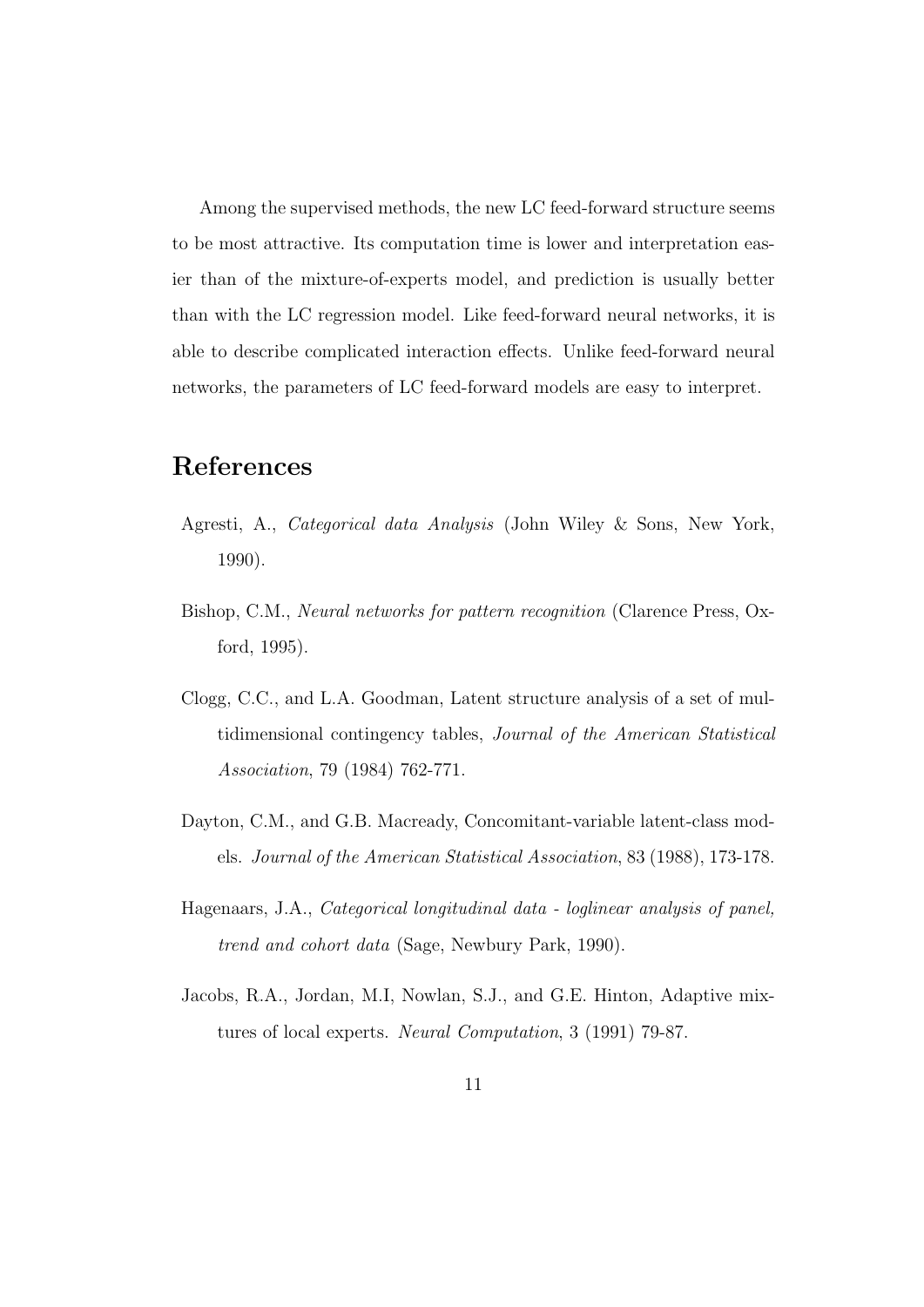- Kontkanen, P., Myllymäki, P., and H. Tirri, Predictive data mining with finite mixtures, in: Proceedings of the Second International Conference on Knowledge Discovery and Data Mining, (1996) 176-182.
- Magidson, J. and J.K. Vermunt, Latent class factor and cluster models: Bi-plots and related graphical displays, Sociological Methodology, 31 (2001).
- Meilã, M. and M.I. Jordan. Learning with mixtures of trees. Journal of Machine Learning Research, 1 (2000) 1-48.
- Monti, S. and G.F. Cooper, A Bayesian network classifier that combines a finite mixture model and a na¨ive Bayes model, in: K. Blackmond Laskey and H. Prade (Eds.), Proceedings of the Fifteenth Conference on Uncertainty in Artificial Intelligence (Morgan Kaufmann, San Francisco, 1999), 447-456.
- Siciliano, R. and A. Mooijaart, Unconditional latent budget analysis: a neural network approach. in: S. Borra, R. Rocci, M. Vichi, M. Schader (Eds.), Advances in Classification and Data Analysis, (Springer-Verlag, Berlin, 2000), 127-136.
- Vermunt, J.K., Log-linear models for event histories (Sage Publications, Thousand Oakes, 1997).
- Wedel, M. and W.S. DeSarbo. A review of recent developments in latent class regression models, in: R.P. Bagozzi (Ed.), Advanced methods of Marketing Research, (Blackwell Publishers, Cambridge, 1994) 352-388.